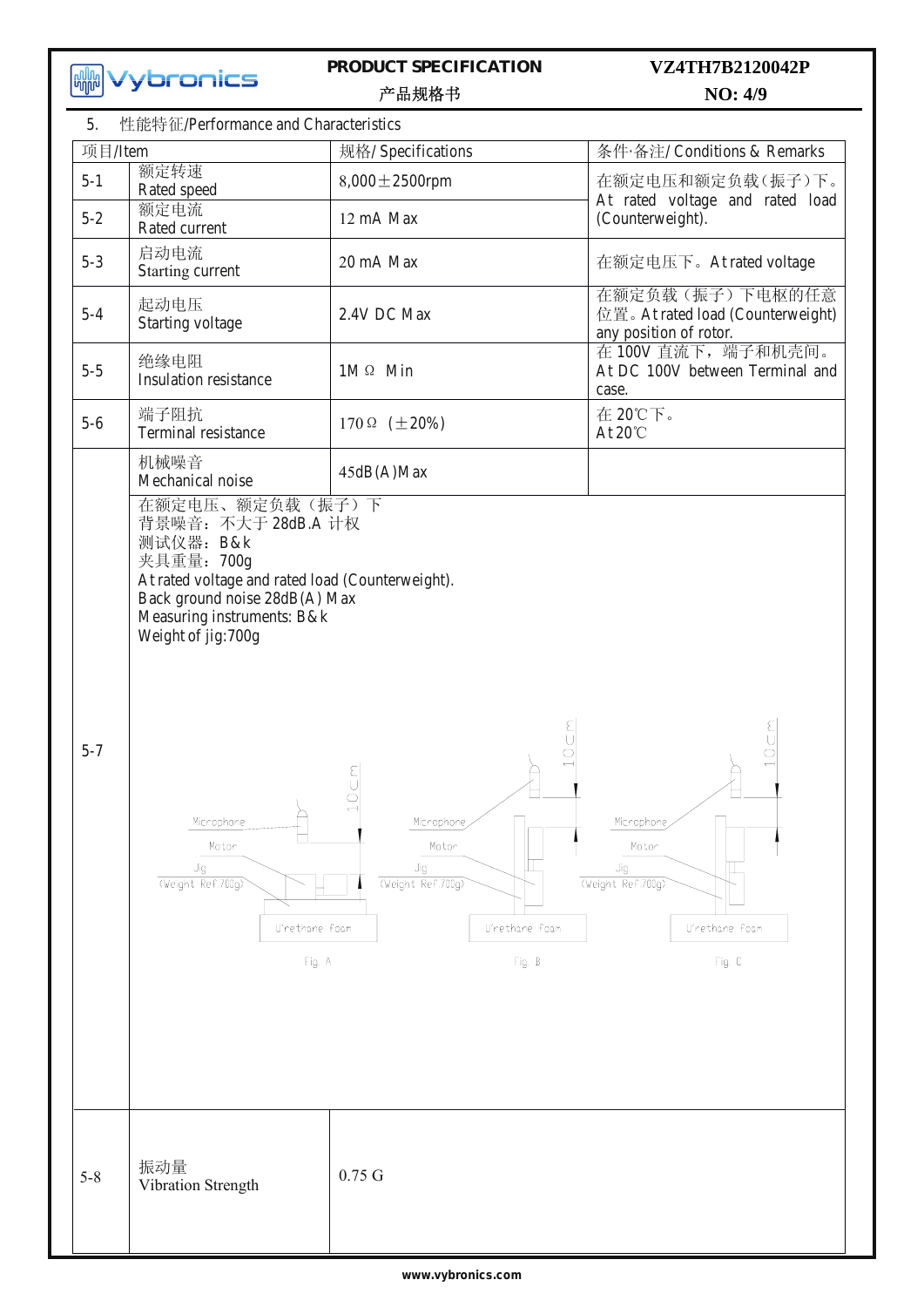**MM**<br>Wybronics

# **PRODUCT SPECIFICATION**

# **NO: 5/9 VZ4TH7B2120042P**

 $\frac{1}{2}$  Heiser  $\frac{1}{2}$  Specification  $\frac{1}{2}$ 

6. 可靠性/Reliability

| 项目/Item |                                                                                                                                              | 规格/ Specifications                                                                                                                                                                                                                                                                                         |                     |                      |                         | 判定标准/Judgment                                                                                                                                                    |                           |                                                                                                                                                                |
|---------|----------------------------------------------------------------------------------------------------------------------------------------------|------------------------------------------------------------------------------------------------------------------------------------------------------------------------------------------------------------------------------------------------------------------------------------------------------------|---------------------|----------------------|-------------------------|------------------------------------------------------------------------------------------------------------------------------------------------------------------|---------------------------|----------------------------------------------------------------------------------------------------------------------------------------------------------------|
| $6 - 1$ | 寿命<br>Life time                                                                                                                              | 3.0V<br>位置                                                                                                                                                                                                                                                                                                 | 电压                  | 0.5s<br>负荷           | 0.5s<br>$1$ cycle<br>温度 | 试验后,马达应符合项 7-1 的要求。<br>After the test, motors shall be<br>approved as specified in item 7-1.                                                                     |                           |                                                                                                                                                                |
|         |                                                                                                                                              | Position<br>轴水平<br>Horizon                                                                                                                                                                                                                                                                                 | Volt<br>Rated<br>额定 | Load<br>Weight<br>振子 | Temp<br>$20^{\circ}$ C  | Humi<br>65%                                                                                                                                                      | Life<br>200,000<br>Cycles |                                                                                                                                                                |
| $6 - 2$ | 低温放置<br>Low temp<br>exposure                                                                                                                 | 温度<br>时间                                                                                                                                                                                                                                                                                                   | /Time:              | /Temperature:        | $-40\pm2$ °C<br>96h     |                                                                                                                                                                  |                           |                                                                                                                                                                |
| $6 - 3$ | 高温放置<br>High temp.<br>Exposure                                                                                                               | 温度<br>$80 \pm 2$ °C<br>/Temperature:<br>时间<br>/Time:<br>96h                                                                                                                                                                                                                                                |                     |                      |                         |                                                                                                                                                                  |                           | 在常温常湿下放置 2h 后, 马达应<br>符合项 7-2 的要求。<br>After 2 hours exposure in ordinary<br>temperature and humidity, Motors<br>shall be approved as specified in<br>item 7-2. |
| $6 - 4$ | 湿度放置<br>Humidity<br>exposure                                                                                                                 | 温度<br>$40\pm2\degree$ C<br>/Temperature:<br>湿度<br>/Humidity:<br>90~95%RH<br>放置时间<br>/ Exposure time: 96h<br>无水气凝结/No condensation of moisture                                                                                                                                                              |                     |                      |                         |                                                                                                                                                                  |                           |                                                                                                                                                                |
| $6 - 5$ | 振动<br>Vibration                                                                                                                              | 频率<br>$10 \sim 55 \sim 10$ Hz<br>/Frequency:<br>全振幅 /Displacement:<br>$1.5$ mm $(p-p)$<br>加速度 /Acceleration:<br>$22m/s^2$<br>周期<br>20min 完成 10~55~10Hz<br>/Period:<br>/20 Minutes log sweep10 $\sim$ 55 $\sim$ 10Hz<br>方向<br>/Direction:<br>x, y, z<br>时间<br>每个方向 2h/Each 2 hours<br>/Time:                |                     |                      |                         |                                                                                                                                                                  |                           | 测试结果应符合项 7-2 的要求。<br>After the test motors shall be<br>approved as specified in item 7-2.                                                                      |
| $6-6$   | 自然跌落<br>Free fall                                                                                                                            | 试验状态/Test state:将马达固定在约 100 克 (包括马<br>达本身)的物体上, 落向水泥地面。<br>Set the motor to the approximately 100g (include the<br>motor) weight of block drop the motor on the concrete<br>floor.<br>高度<br>1.5m<br>/Height:<br>$6$ 个面 / 6 faces<br>方向<br>/Direction:<br>次数<br>/Number of times: 每个面 2 次<br>/ Twice 2 each |                     |                      |                         |                                                                                                                                                                  |                           | 测试结果应符合项 7-2 的要求。<br>After the test motors shall<br>be<br>approved as specified in item 7-2.                                                                   |
| $6 - 7$ | 试验循环<br>/Test cycle: 20 cycles<br>热冲击<br>70±2°C<br>Heat shock<br>test<br>$-30\pm2\degree$ C<br>1 <sub>h</sub><br>1 <sub>h</sub><br>$1$ cycle |                                                                                                                                                                                                                                                                                                            |                     |                      |                         | 在常温常湿下放置 2h 后, 马达应<br>符合项 7-2 的要求。<br>After 2 hours exposure in ordinary<br>temperature and humidity, Motors<br>shall be approved as specified in item<br>$7-2.$ |                           |                                                                                                                                                                |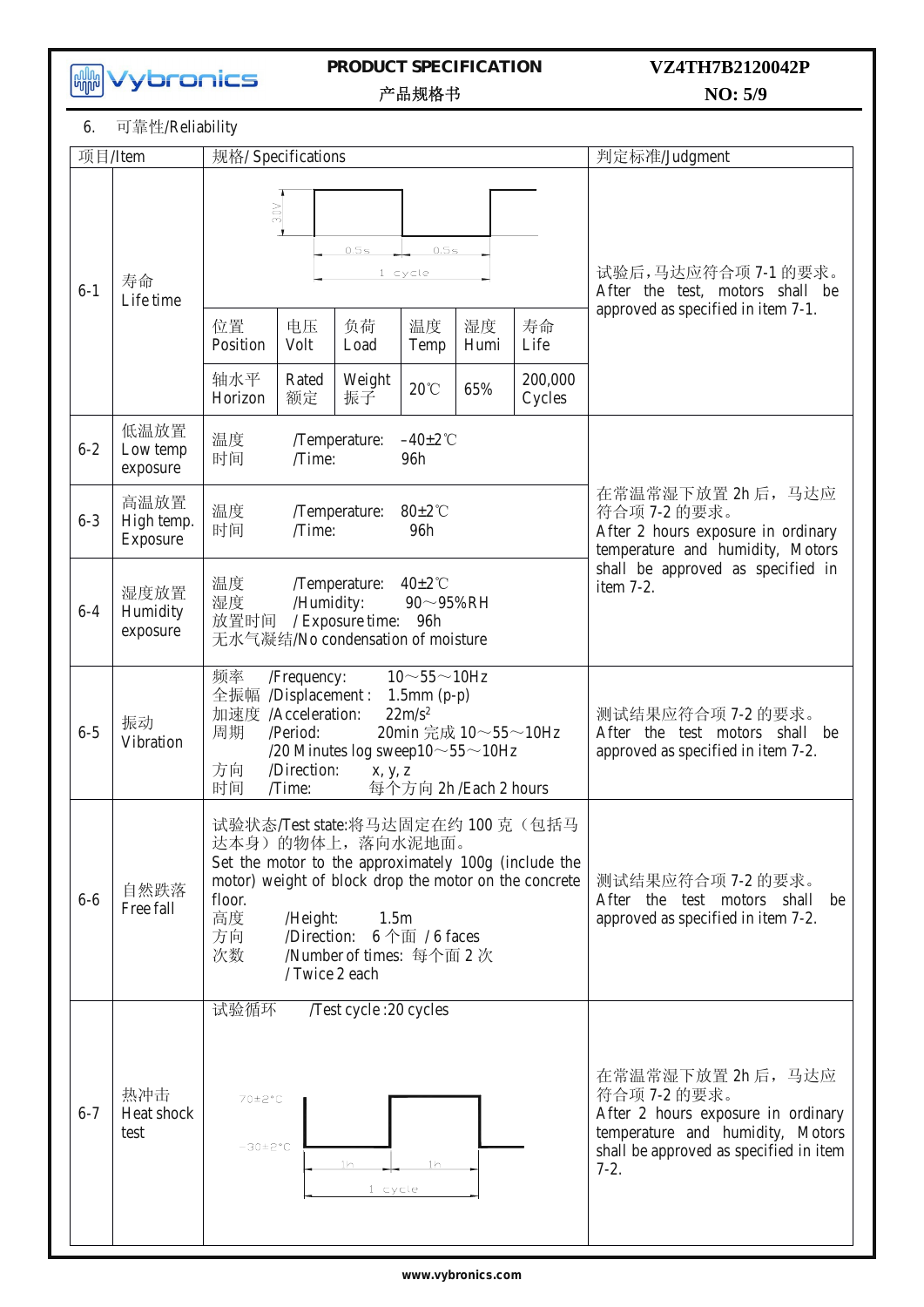**kikk** vybronics

### PRODUCT SPECIFICATION 产品规格书

### VZ4TH7B2120042P NO: 6/9

#### $\overline{7}$ 要求/Requirements

| 项目/Item |               | 判定基准 / Requirements                                                         |                                                                                                                         |  |  |  |
|---------|---------------|-----------------------------------------------------------------------------|-------------------------------------------------------------------------------------------------------------------------|--|--|--|
| $7-1$   | 表A<br>Table A | 1) 额定转速/Rated speed:<br>2) 额定电流/Rated current:<br>3) 起动电压/Starting voltage: | 不低于初始值-30%,不高于初始值+60%<br>Initial data -30% Min, Initial data +60% Max<br>不大于初始值±30%/Initial data±30% max<br>2.8V DC Max |  |  |  |
| $7 - 2$ | 表B<br>Table B | 1) 额定转速/Rated speed:<br>2) 额定电流/Rated current:<br>3) 起动电压/Starting voltage: | 不大于初始值±30%/Initial data±30% max<br>不大于初始值±30%/Initial data±30% max<br>2.8V DC Max                                       |  |  |  |

使用时注意事项/Matters to be paid attention to when using motor 8.

8-1 电机在运输过程中应小心轻放,避免严重碰撞敲击引起的电机机身和性能受损。(Please lay the motors carefully in transportation to avoid any serious damage to the motor body or its electric function because of collision.)

8-2 请按照规格书中规定的第2条(使用条件)来使用和存储电机,否则会影响电机性能。(Please use and storage motors according to N0.2 item (Operating Conditions) in specification, or else motor characteristics would be affected.)

8-3 请在6个月内使用。在使用和打开马达外包装时请避免水气凝

结。(Make arrangement to limit the storage period to 6 months or less. Condensation of atmosphere must be avoided in motor usage or opening the packaging of the motor.)

8-4 马达应适当的操作、储存和运转环境中均不可存在腐蚀性气体。例如: H<sub>2</sub>S、SO<sub>2</sub>、NO<sub>2</sub>、CL<sub>2</sub>等。另外 存储环境中不可有诸如硅、氰、甲醛水和苯酚等能放射出腐蚀性气体的物质,在电机的机械构造或装置中,如 果存在腐蚀性气体,那么这会引起马达不运转。(For proper operation. storage and operating environment must not contain corrosive gases. For example H<sub>2</sub>S. SO<sub>2</sub>. NO<sub>2</sub>. CL<sub>2</sub>, etc. In addition storage environment must not have materials that emit corrosive gases especially from silicon. cyanic. formalin and phenol group. In the mechanism or the set. existence of corrosive gases may cause no rotation in motor.)

8-5 请通电后不要长时间堵住机轴,并且马达转动时不要触碰振子。(Please don't stall the shaft for a long time after powering, and not to touch the weight when motor is rotating.)

8-6 马达轴向间隙处不应有杂物(如颗粒、纤维物、头发、胶带、胶水等)(There should be no sundries (such as grain, fibre, hair, small tape, glue etc.) in the shaft end play.)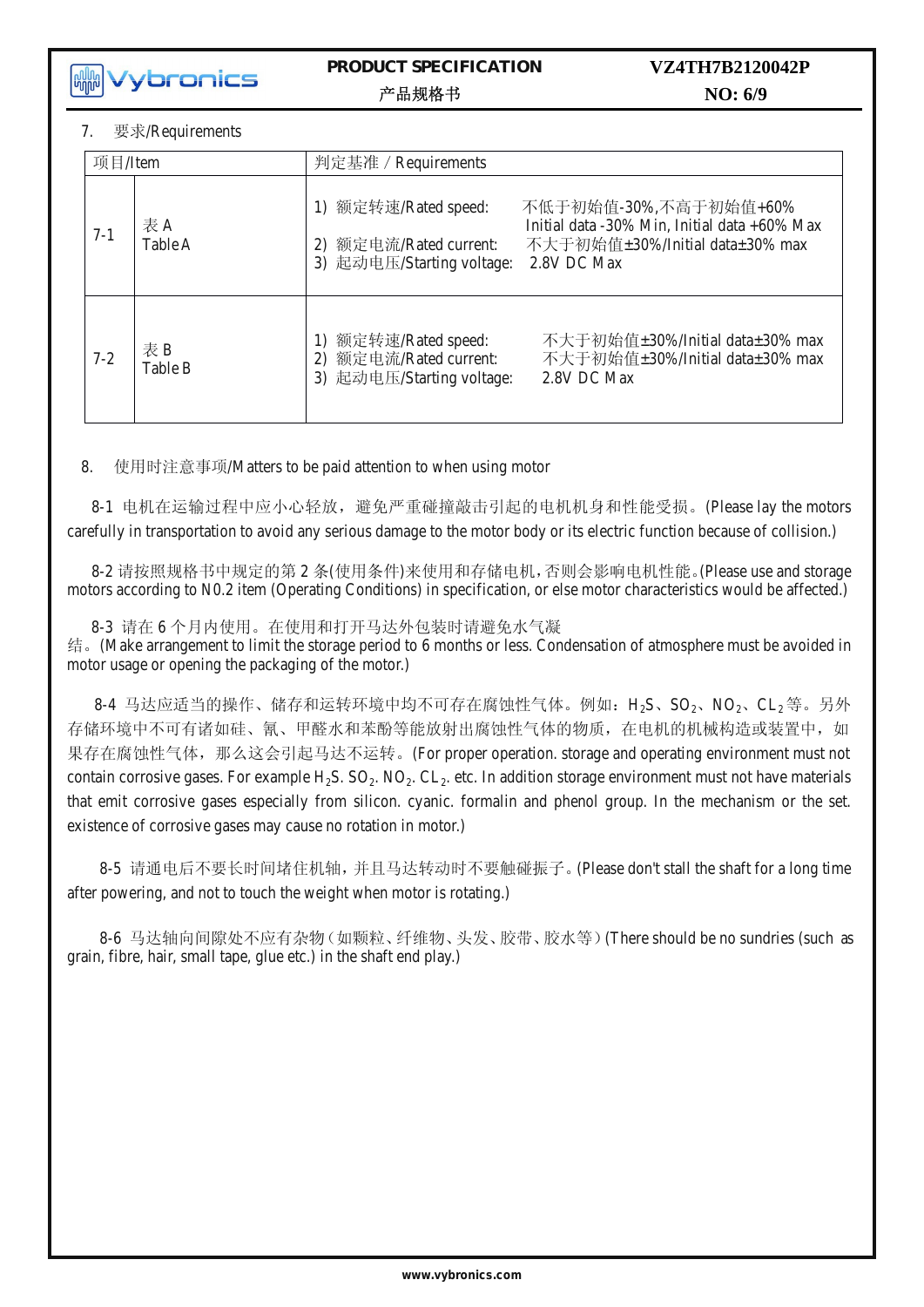

www.vybronics.com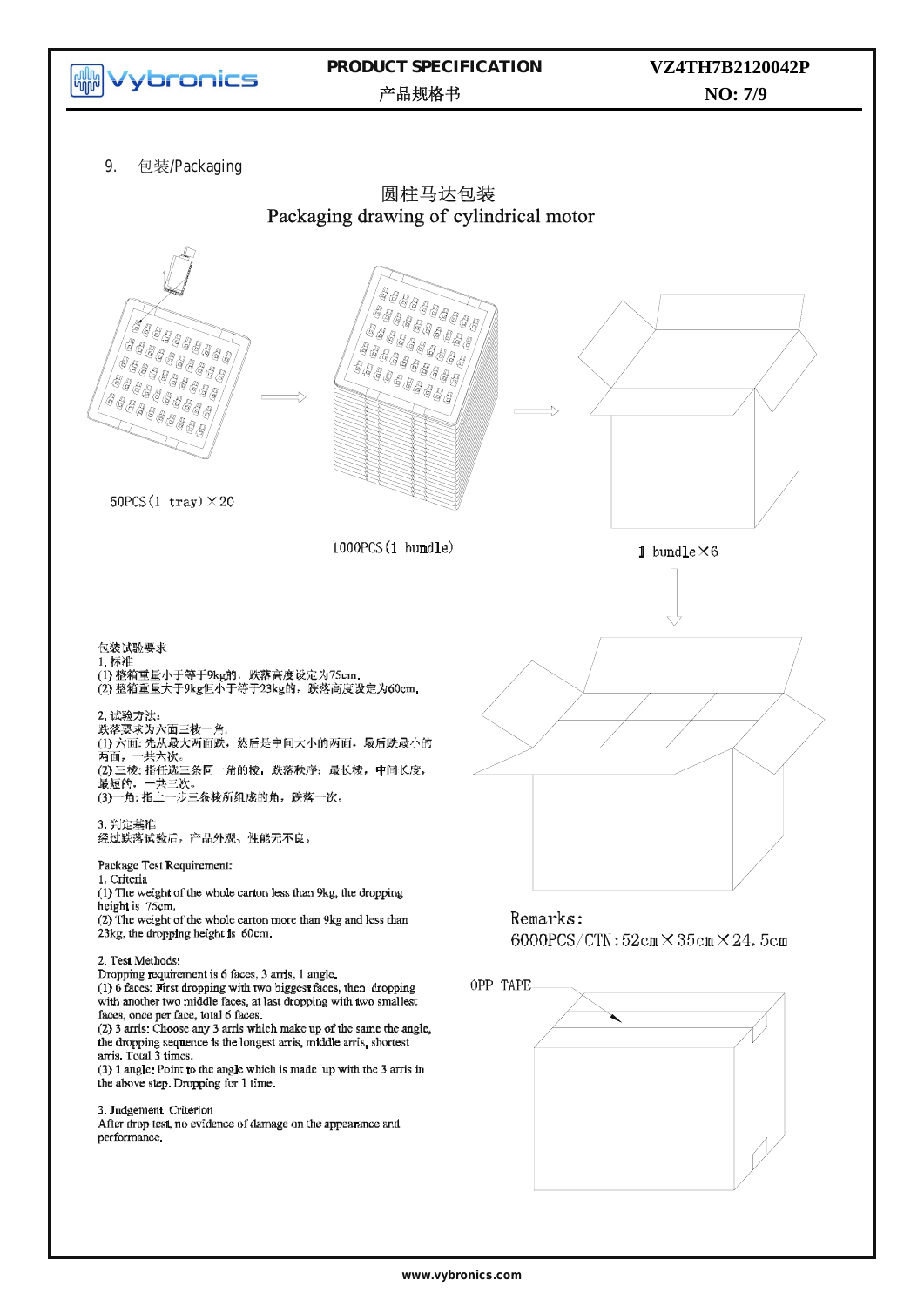

# PRODUCT SPECIFICATION

# VZ4TH7B2120042P

产品规格书

NO: 8/9

#### 10. 外形图/Outline Drawing